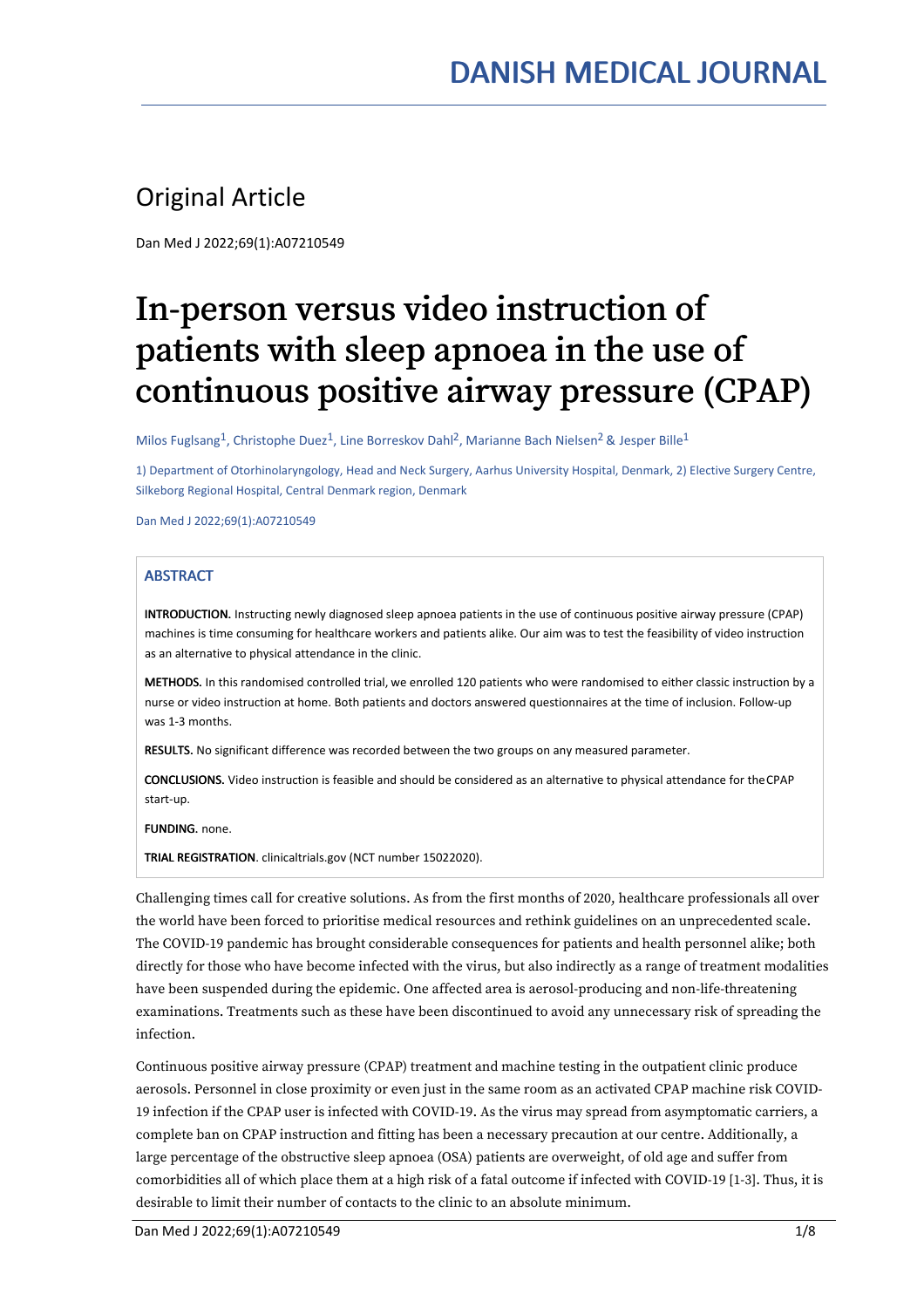In this article, we present a novel solution. Before the onset of the COVID-19 pandemic, we initiated a randomised controlled trial to investigate the quality of video instruction for newly diagnosed OSA patients. We believe that many patients are capable of using video instructions as an alternative to in-hospital instruction. Our aim was to assess whether a CPAP start-up by video instruction was as good as a standard instruction provided by a nurse, assessed by treatment adherence and effect after 1-3 months.

# **MFTHODS**

# Design

We conducted a randomised controlled trial at Regional Hospital Silkeborg, Jutland, Denmark. Enrolment was discontinued due to the COVID-19 pandemic after registration of 120 patients. The study was approved by the Danish National Committee on Health Research Ethics (case number 1-10-72-193-19), and data collection and storage were approved by the Central Denmark Region. The study protocol was approved by clinicaltrials.gov (NCT number 15022020).

# Participants

All patients referred to home sleep apnoea testing (HSAT) and subsequent CPAP treatment or directly for CPAP treatment were enrolled in the study. Our centre receives referrals from general practitioners, other departments and private practicing ear-, nose- and throat specialists. The patients referred from the general practitioners had a HSAT performed in a home setting. Patients referred from ear-, nose- and throat specialists already had complete HSAT reports. Those who were found not to benefit from CPAP were registered, but not randomized (please see the flow chart in Figure 1). Baseline questionnaire data were entered into a redcap database directly on an iPad by the patients upon arrival. Subsequently, all patients underwent the same preliminary examination and assessment by an ear-, nose- and throat physician.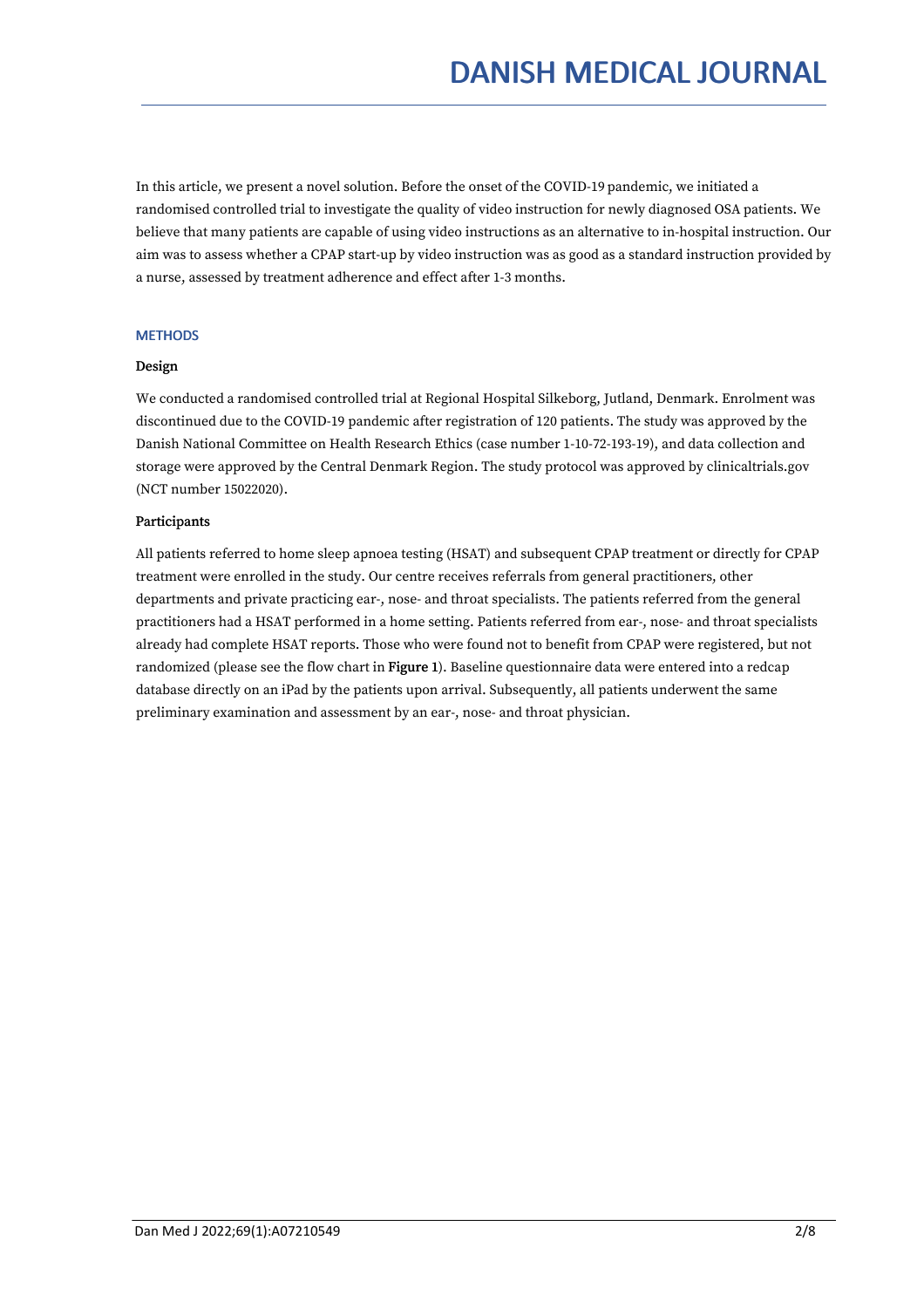

Recruitment was initiated on 18 February 2020 and completed on 12 March 2020. The exclusion criteria were cognitive disabilities, hearing disability, prior CPAP use, poor Danish language skills and driving ban due to the OSA diagnosis. Participant information was sent to allpatients before their first visit to the clinic. The baseline questionnaire covered age, sex, gender, the Major Depression Inventory Test, the Insomnia Severity Index, educational level (calculated in accordance with the International Standard Classification of Education) and motivation for CPAP on a 0-100 *visual analogue scale* (VAS) (Table 1). The baseline Apnoea-Hypopnoea Index (AHI), the Friedman score, the Epworth Sleepiness Scale (ESS) and the quality of the cardio-respiratory monitoring were also registered by the ear-, nose- and throat physician. Consent to participate was obtained after a thorough explanation of the study.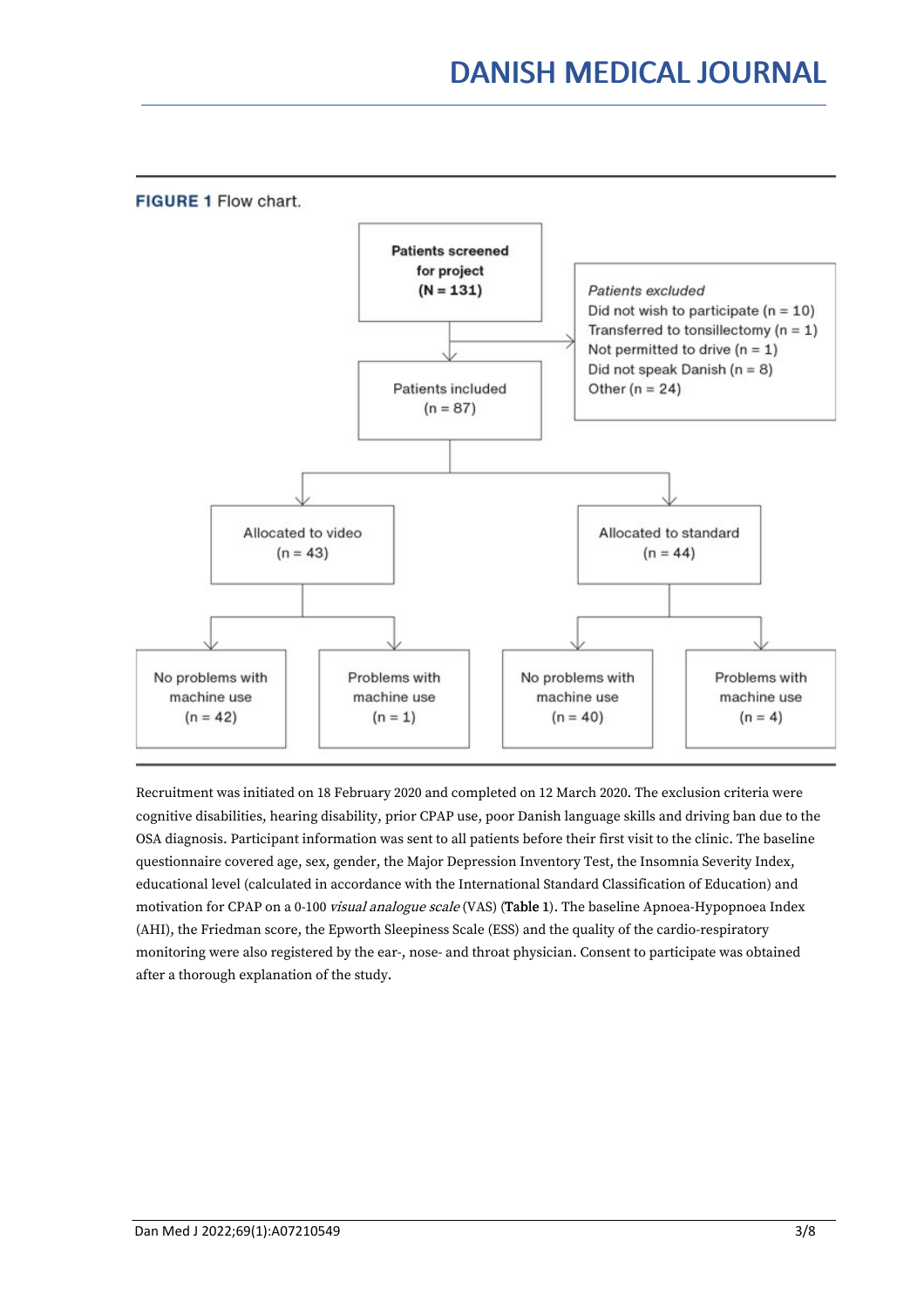|                                   | Video            | <b>Standard</b>   | Overall                    |                      |
|-----------------------------------|------------------|-------------------|----------------------------|----------------------|
|                                   | $(N = 43)$       | $(N = 44)$        | $(N = 87)$                 | p-value <sup>a</sup> |
| Sex, n (%)                        |                  |                   |                            | 0.4488               |
| Male                              | 28 (65.1)        | 32 (72.7)         | 60 (69.0)                  |                      |
| Female                            | 15 (34.9)        | 12(27.3)          | 27(31.0)                   |                      |
| BMI, kg/m <sup>2</sup>            |                  |                   |                            | 0.7995               |
| $Mean \pm SD$                     | $31.8 \pm 6.90$  | $32.2 \pm 6.99$   | $32.0 \pm 6.91$            |                      |
| Median (min.-max)                 | 30.8 (19.8-49.9) | $31.2(18.8-55.8)$ | 30.9 (18.8-55.8)           |                      |
| Missing, n (%)                    | 2(4.7)           | 1(2.3)            | 3(3.4)                     |                      |
| <b>Insomnia Severity Index</b>    |                  |                   |                            | 0.002875             |
| $Mean \pm SD$                     | $12.4 \pm 4.82$  | $15.7 \pm 5.23$   | $14.1 \pm 5.29$            |                      |
| Median (min.-max)                 | 12.0 (3.00-22.0) | 15.0 (5.00-25.0)  | 14.0 (3.00-25.0)           |                      |
| Missing, n (%)                    | 2(4.7)           | 1(2.3)            | 3(3.4)                     |                      |
| <b>Depression score</b>           |                  |                   |                            | 0.2879               |
| Mean $\pm$ SD                     | $15.4 \pm 11.2$  | $18.1 \pm 11.8$   | $16.8 \pm 11.5$            |                      |
| Median (min.-max)                 | $12.0(0-42.0)$   | 15.0 (2.00-48.0)  | $13.0(0-48.0)$             |                      |
| Missing, n (%)                    | 2(4.7)           | 2(4.5)            | 4(4.6)                     |                      |
| <b>Epworth Sleepiness Scale</b>   |                  |                   |                            | 0.7139               |
| Mean $\pm$ SD                     | $9.81 \pm 4.56$  | $9.44 \pm 4.65$   | $9.62 \pm 4.58$            |                      |
| Median (min.-max)                 | $10.0(0-19.0)$   | $9.00(2.00-19.0)$ | $10.0(0-19.0)$             |                      |
| Missing, n (%)                    | 1(2.3)           | 1(2.3)            | 2(2.3)                     |                      |
| <b>AHI before CPAP</b>            |                  |                   |                            | 0.1816               |
| Mean $\pm$ SD                     | $38.9 \pm 26.6$  | $31.5 \pm 24.6$   | $35.1 \pm 25.7$            |                      |
| Median (min.-max)                 | 29.0 (7.90-125)  | 21.2 (4.70-95.7)  | 24.3 (4.70-125)            |                      |
| <b>ODI</b> before CPAP            |                  |                   |                            | 0.2075               |
| $Mean \pm SD$                     | 32.5(21.2)       | 26.5(22.4)        | 29.4 (21.9)                |                      |
| Median (min.-max)                 | 26.3 (3.00-87.0) | 19.6 (5.00-97.2)  | 22.0 (3.00-97.2)           |                      |
| Missing, n (%)                    | 1(2.3)           | 1(2.3)            | 2(2.3)                     |                      |
| Education, n (%)                  |                  |                   |                            | 0.8006               |
| Craftsman                         | 11(25.6)         | 17 (38.6)         | 28 (32.2)                  |                      |
| Short: 1-3 yrs                    | 16 (37.2)        | 10(22.7)          | 26(29.9)                   |                      |
| Intermediate: 3-4 yrs             | 8(18.6)          | 6(13.6)           | 14(16.1)                   |                      |
| Long: 4-6 yrs                     | 3(7.0)           | 3(6.8)            | 6(6.9)                     |                      |
| PhD/doctorate/lector              | $\bf 0$          | $\Omega$          | $\Omega$                   |                      |
| Primary school                    | 3(7.0)           | 6(13.6)           | 9(10.3)                    |                      |
| Missing                           | 2(4.7)           | 2(4.5)            | 4(4.6)                     |                      |
| Motivation VAS 0-100              |                  |                   |                            | 0.4497               |
| Mean $\pm$ SD                     | $79.8 \pm 21.7$  | $83.3 \pm 18.1$   | $81.5 \pm 20.0$            |                      |
| Median (min.-max)                 | 88.0 (0-100)     | 90.0 (31.0-100)   | 89.0 (0-100)               |                      |
| Missing, n (%)                    | 4(9.3)           | 6(13.6)           | 10(11.5)                   |                      |
| Friedman tonsil staging, n (%)    |                  |                   |                            |                      |
| Grade 0                           | 10 (23.3)        | 9(20.5)           | 19 (21.8)                  |                      |
| Grade I                           | 19 (44.2)        | 23 (52.3)         | 42 (48.3)                  |                      |
| Grade II                          | 8(18.6)          | 8(18.2)           | 16(18.4)                   |                      |
| Grade III                         | 6(14.0)          | 4(9.1)            | 10(11.5)                   |                      |
| Grade IV                          | $\mathbf{0}$     | $\overline{0}$    | $\mathbf{0}$               |                      |
| Friedman tongue staging, n<br>(%) |                  |                   |                            |                      |
| Grade I                           | 9(20.9)          | 3(6.8)            | 12(13.8)                   |                      |
| Grade lla                         | 5(11.6)          | 7(15.9)           | 12(13.8)                   |                      |
| <b>Grade IIb</b>                  | 11(25.6)         | 11(25.0)          | 22(25.3)                   |                      |
| <b>Grade III</b>                  | 15 (34.9)        | 19(43.2)          | 34(39.1)                   |                      |
| Grade IV                          | 3(7.0)           | 4(9.1)            | 7(8.0)                     |                      |
| $H = \Delta n n e$                | $DAD = cont$     | eitivo ain        | $rra:$ $\cap$ $\cap$ $I =$ |                      |

#### TABLE 1 Descriptive statistics: the basic statistics for the patients in the two groups.

AHI = Apnoea.-Hypopnoea index; CPAP = continuous positive airway pressure; ODI = oxygen desaturation<br>index; SD = standard deviation; VAS = visual analogue scale.<br>a) The p-values are calculated for the differences between t performed for Friedmann tonsil staging and Friedmann tongue staging due to a low number of patients in<br>the subgroups.

### Randomisation

An investigator not involved in patient treatment prepared randomisation envelopes and a randomisation code. The randomisation was sealed in numbered opaque envelopes. Consenting and participating patients were randomly assigned to the video instruction group (VIG) or the nurse instruction group (NIG).

#### Procedures

In the VIG, all CPAP machines were pre-set for regular start-up. Thus, the CPAPmachines were handed to the patient in a closed bag without any display of the equipment. Based on a quick assessment, a mask was chosen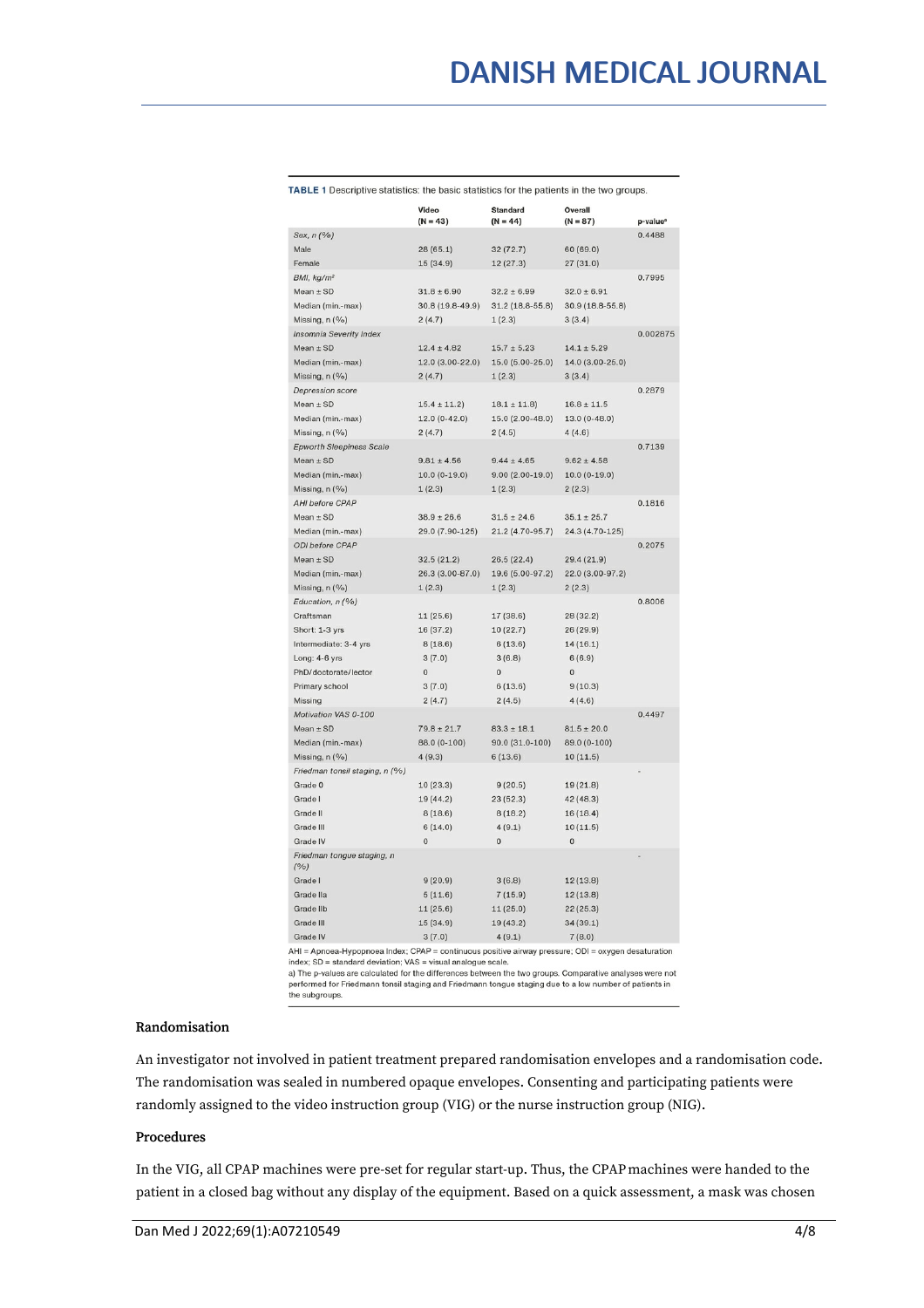by the nurse. The patients were then given a password-protected link to an online instruction video, and the nurse checked if the patients were able to access the video. In addition to the link, the patients in the VIG were given a pamphlet with the following text (translated into English language): "Please watch the video from beginning to end. If you have any trouble with one of the steps, the timeline will show you where you can find the explanation again". In addition to the timeline, the pamphlet included pictures of the masks correctly fitted in anterior and lateral view. The video was seven minutes long and provided a brief review of illness and treatment, instruction on assembling and adapting the equipment and answered the most frequently asked questions. https://vimeo.com/388696944 (link to video in Danish language).

In the NIG, a new appointment was scheduled for hand out and instruction. At this appointment, a nurse demonstrated equipment assembly, and the patient had the mask fitted by the nurse. During a 45-minute session, the nurse went through the same topics as the video, i.e. maintenance and use of the equipment and adaptation to the CPAP machine.

In May 2020, we emailed a questionnaire to all participants. Non-responders were called by the nursing staff who then completed the questionnaires on the phone in collaboration with participants.

# Preliminary testing of the video

The video was recorded on an iPhone XS and edited in Apple iMovie by the authors. The video was tested on friends and relatives before final changes were made in collaboration with experienced nurses who had both handed out equipment and been involved in follow-up with CPAP patients.

# Statistical analysis

Analysis was performed as intention to treat and we measured satisfaction by a survey completed after a mean 185 days (range: 105-427 days). Between-group differences for continuous variables were compared using t-test or Mann-Whitney, as appropriate. Differences in proportions between categorical variables were tested using the Chi-squared test. Logistic regression was used to test for effects of variables on the outcome between groups. We considered the following variables in the univariate logistic model: treatment group, sex, BMI, ESS and Depression Anxiety Stress Scale scores. A multivariate model included variables from the univariate model with p values < 0.1. Statistical analysis was performed in R. A value of p< 0.05 was considered significant for all statistical analyses.

# Power analysis

With equal numbers of participants in the two groups, an alpha level of 5% and a power of 90% were calculated. The non-inferiority margin was set at 0.2 and true mean response rates at 75% and 80% in the VIG versus NIG. Powered for non-inferiority, the sample size was calculated to be 48 patients in each of the treatment arms.

Trial registration: clinicaltrials.gov (NCT number 15022020).

# **RESULTS**

A total of 131 patients were screened for eligibility. Ten did not want to participate, one was referred for tonsillectomy, one had received a driving ban and eight lacked Danish language skills. Thus, a total of 24 patients were not candidates for CPAP treatment. The remaining 87 were enrolled in the study (Figure 1). Age and gender were evenly distributed between the two groups. We found no statistical differences regarding ESS score ( $p =$ 0.71), depression score (p = 0.29), baseline AHI (p = 0.18) or motivation (p = 0.45). Insomnia was the only parameter found to be significantly different between the two groups ( $p = 0.003$ ).

Our primary endpoint was whether the patients could make the machine work or not; 86.0% in the VIG and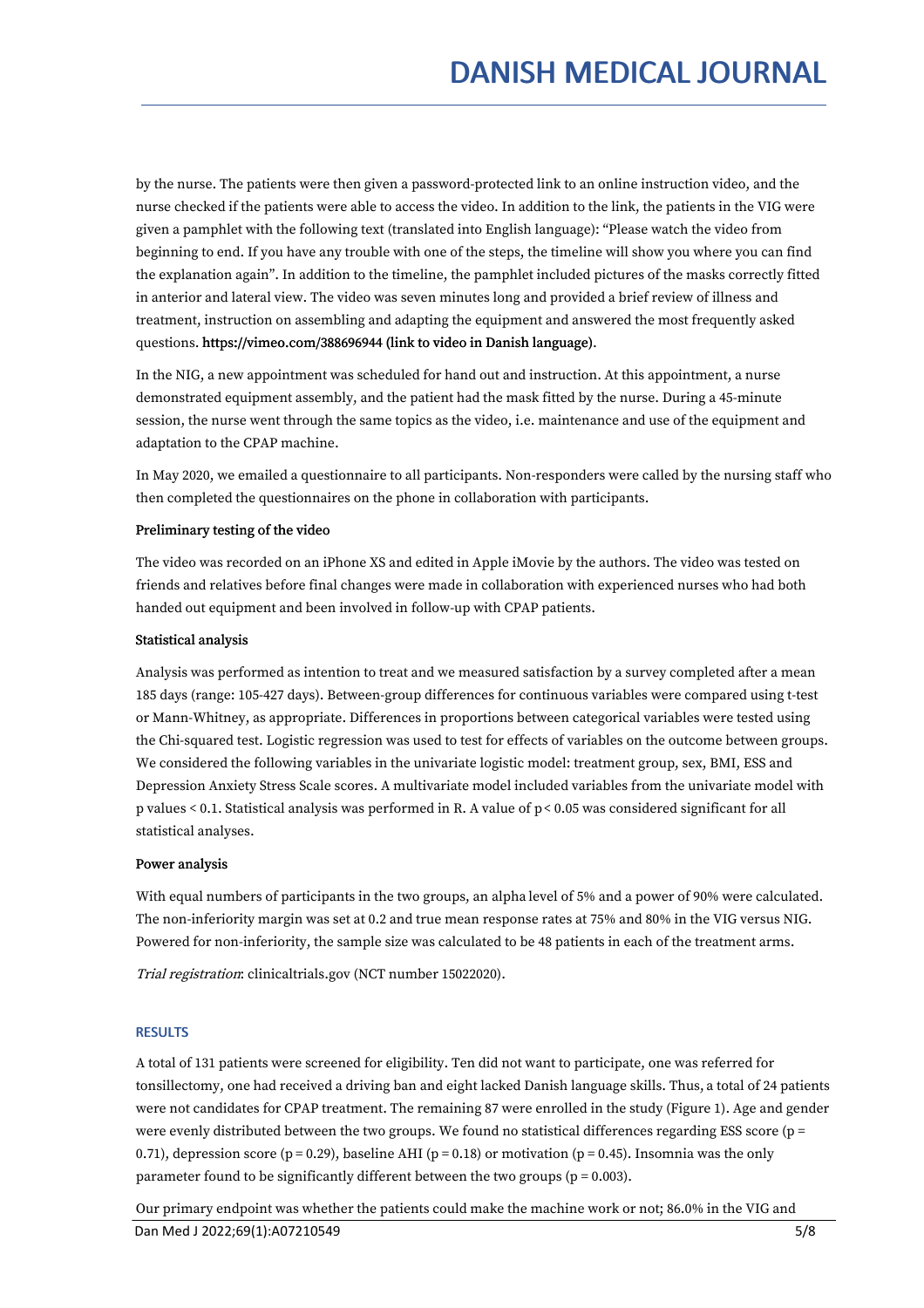79.5% NIG answered yes. No statistical difference was recorded between the two groups (p = 0.10). The next section ofthe survey focused on our secondary outcome measures (Table 2). 16.3% in the VIG and 31.8% in the NIG contacted the department in the follow-up period due to CPAP difficulties. This difference was statistically insignificant (p = 0.12). 73.6% of the population experienced "an effect" of the treatment. More than 50% in either group experienced an effect on sleepiness. Again, the two groups were without statistical difference ( $p =$ 0.59). Overall, a trend towards a better outcome was observed in the VIG. This was insignificant for all parameters, though.

|                                                                                                   | Video<br>$(N = 43)$ | <b>Standard</b><br>$(N = 44)$ | Overall<br>$(N = 87)$ | p-value <sup>a</sup> |
|---------------------------------------------------------------------------------------------------|---------------------|-------------------------------|-----------------------|----------------------|
| Could you make the machine work properly?                                                         |                     |                               |                       | 0.1047               |
| Yes, $n$ $(\%)$                                                                                   | 37 (86.0)           | 35 (79.5)                     | 72 (82.8)             |                      |
| No, n (%)                                                                                         | 1(2.3)              | 5(11.4)                       | 6(6.9)                |                      |
| Missing, $n$ (%)                                                                                  | 5(11.6)             | 4(9.1)                        | 9(10.3)               |                      |
| In what areas do you experience<br>an effect of the treatment?                                    |                     |                               |                       |                      |
| Sleep, $n$ $(\%)$ :                                                                               |                     |                               |                       | 0.5915               |
| Yes                                                                                               | 27(62.8)            | 23(52.3)                      | 50 (57.5)             |                      |
| No                                                                                                | 16 (37.2)           | 21 (47.7)                     | 37 (42.5)             |                      |
| Concentration, n (%):                                                                             |                     |                               |                       | 0.8624               |
| Yes                                                                                               | 11(25.6)            | 9(20.5)                       | 20(23.0)              |                      |
| No                                                                                                | 32(74.4)            | 35(79.5)                      | 67 (77.0)             |                      |
| Irritability, n (%):                                                                              |                     |                               |                       | 0.2229               |
| Yes                                                                                               | 6(14.0)             | 13 (29.5)                     | 19(21.8)              |                      |
| No                                                                                                | 37 (86.0)           | 31(70.5)                      | 68 (78.2)             |                      |
| Memory, $n$ (%):                                                                                  |                     |                               |                       | $\mathbf{1}$         |
| Yes                                                                                               | 6(14.0)             | 7(15.9)                       | 13(14.9)              |                      |
| No                                                                                                | 37 (86.0)           | 37 (84.1)                     | 74 (85.1)             |                      |
| No effect, n (%):                                                                                 |                     |                               |                       | 0.5847               |
| Yes                                                                                               | 9(20.9)             | 14 (31.8)                     | 23(26.4)              |                      |
| No                                                                                                | 34(79.1)            | 30(68.2)                      | 64 (73.6)             |                      |
| Would you recommend the way you<br>were instructed to others?                                     |                     |                               |                       | 0.5448               |
| Yes, $n$ $(\%)$                                                                                   | 33(76.7)            | 31(70.5)                      | 64 (73.6)             |                      |
| No, n (%)                                                                                         | 5(11.6)             | 8(18.2)                       | 13(14.9)              |                      |
| Missing, $n$ $(\%)$                                                                               | 5(11.6)             | 5(11.4)                       | 10(11.5)              |                      |
| How satisfied are you with CPAP treatment?                                                        |                     |                               |                       | 0.3171               |
| $0-100$ VAS, mean $\pm$ SD                                                                        | $77.9 \pm 22.9$     | $65.6 \pm 33.2$               | $71.8 \pm 29.0$       |                      |
| Have you changed your mask since start-up?                                                        |                     |                               |                       | 0.4977               |
| Yes, $n$ $(\%)$                                                                                   | 14 (32.6)           | 18 (40.9)                     | 32 (36.8)             |                      |
| No, $n$ (%)                                                                                       | 24(55.8)            | 22(50.0)                      | 46 (52.9)             |                      |
| Missing, $n$ (%)                                                                                  | 5(11.6)             | 4(9.1)                        | 9(10.3)               |                      |
| Have you had any extra contacts to<br>the clinic since start-up?                                  |                     |                               |                       | 0.1245               |
| Yes, $n$ $(\%)$                                                                                   | 7(16.3)             | 14 (31.8)                     | 21(24.1)              |                      |
| No, $n$ (%)                                                                                       | 31(72.1)            | 25(56.8)                      | 56 (64.4)             |                      |
| Missing, n (%)                                                                                    | 5(11.6)             | 5(11.4)                       | 10(11.5)              |                      |
| .CPAP = continuous positive airway pressure; SD = standard deviation; VAS = visual analogue scale |                     |                               |                       |                      |

TABLE 2 Descriptive statistics: the outcome and p-values on follow-up in the two groups.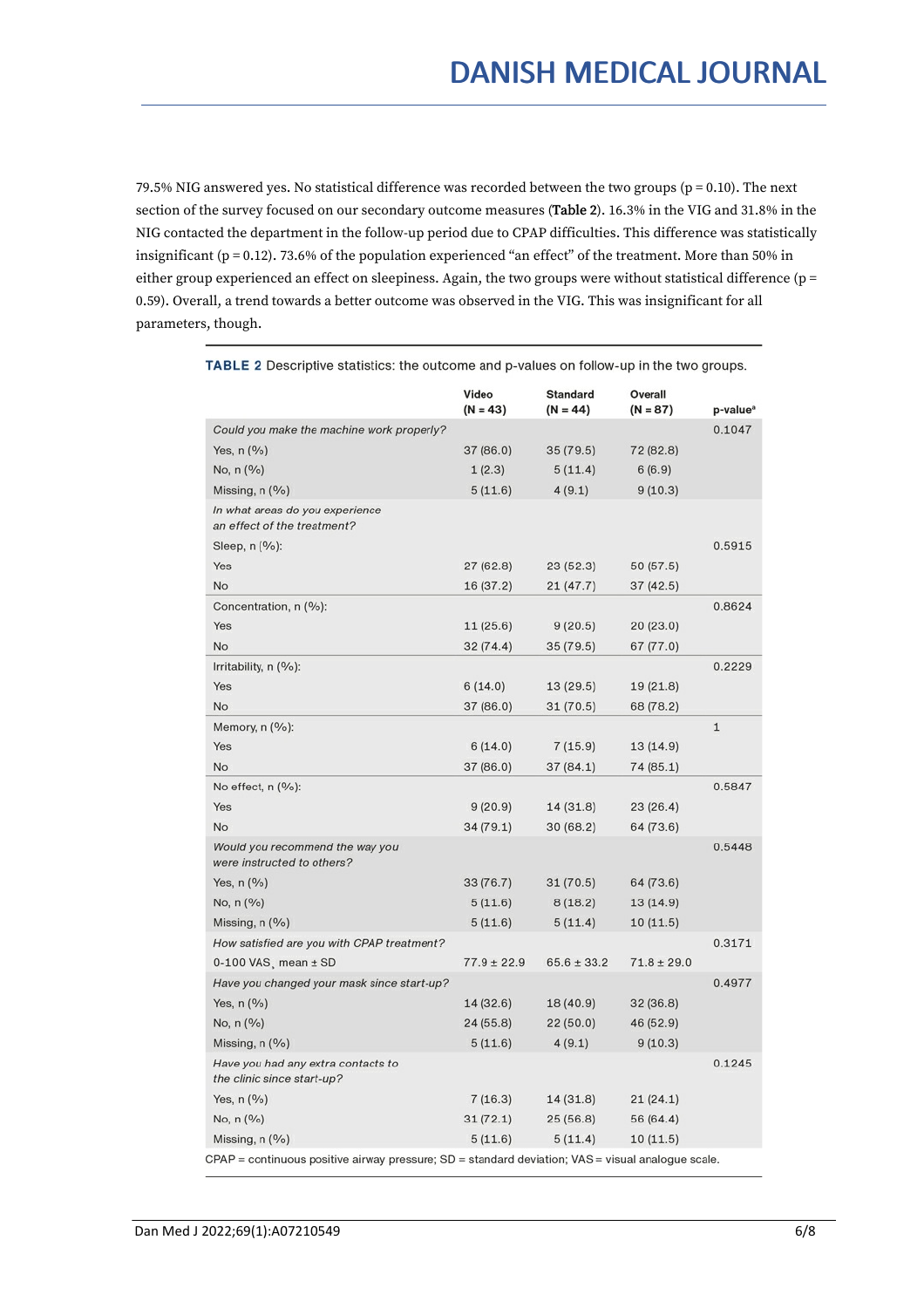# **DISCUSSION**

This study is the first ever to evaluate the use of instructional videos as an introduction to the use of CPAP. Our findings suggest that patients are fully capable of initiating the treatment themselves with the aid of video instruction. At follow-up, no differences were found between the two groups on any parameter. We assess that the significant p value found between insomnia groups was due to multiple testing and therefore not a factor that we would consider relevant to the results.

Currently, most available online videos are educational, but none of them explain the step-by-step start-up of CPAP as classified by Singh et al.'s review of the available videos [4]. Video education has previously been described by &;Gagliano [5] as good and often more effective than traditional methods of patient education in terms of recalling recently acquired knowledge. Video solutions have been attempted previously as a way of increasing adherence. This was done with good effect [6-8], but never as a solitary solution for CPAP instruction. Though dealing with cancer patient education, &;Gysels et al. [9] found that for dissemination of knowledge, a videotape was superior to the same information given verbally, and the combination of videotape and verbal &;discussion was no better than videotape alone. These findings were confirmed by a large systematic review and practice guideline recommendation by Friedman et al. [10] who found that &;videotapes may be an effective teaching strategy in delivering patient education. They further noted that &;verbal instruction should be used only in conjunction with other teaching methods and that &;the use of multiple teaching strategies was a sound option in patient education. In our setting, all of the above teaching methods were included: initial verbal explanation of the disease by a doctor, a video explanation at home and, finally, a pamphlet about the maskfitting procedure.

This study has some limitations. Originally, we scheduled a follow-up session with a trained nurse after one month ofCPAP use. The nurse was to register AHI and ESS, and the patients were to complete a follow-up questionnaire including questions detailing any difficulty with assembly, trouble with the mask and mask exchange, and the participants' overall satisfaction with the treatment on a 1-10 VAS. AHI, days of use and average hours of use per night are registered on the CPAP machine. We had planned to collect these data to calculate compliance as an objective measure of success or failure. Again, the COVID-19-pandemic led to a change of plans since we were permitted to turn on CPAP machines in the clinic. Thus, we had to use the less objective option of a follow-up questionnaire alone.

In our opinion, the use of video instruction should not be restricted to the present COVID-19-era. The technical skills of the general population are rapidly increasing; this leads us to believe that many patients are capable of using video instructions as an alternative to attending an instructive session at the hospital. From the patient's point of view, time spent at hospital means time lost at work or time spent with family or on spare time activities. Additionally, available time and patient care are currently under pressure due to an increasing number of elderly patients and a "high demand" for quick access to the healthcare system. A number of patients receive a driving ban when they are diagnosed with OSA. Video instruction may potentially provide a fast-track solution for this subgroup. This is of both socio-economic and personal benefit.

Video instruction ensures thorough and easily repeatable information in a comfortable setting of the patient's own choice. Video instruction will give the opportunity to recapitulate and pause, relieving a potentially stressful situation. Video instruction also gives the opportunity to process information with relatives or friends. Even so,<br>we are aware that video instruction is not the optimal solution for everyone. We suggest that video instruc should be an offer to those who believe that they can manage the start-up themselves. Future studies will show if, e.g., age, Body Mass Index, history of insomnia or other factors can predict what patients to prioritise in order to ensure optimal compliance.